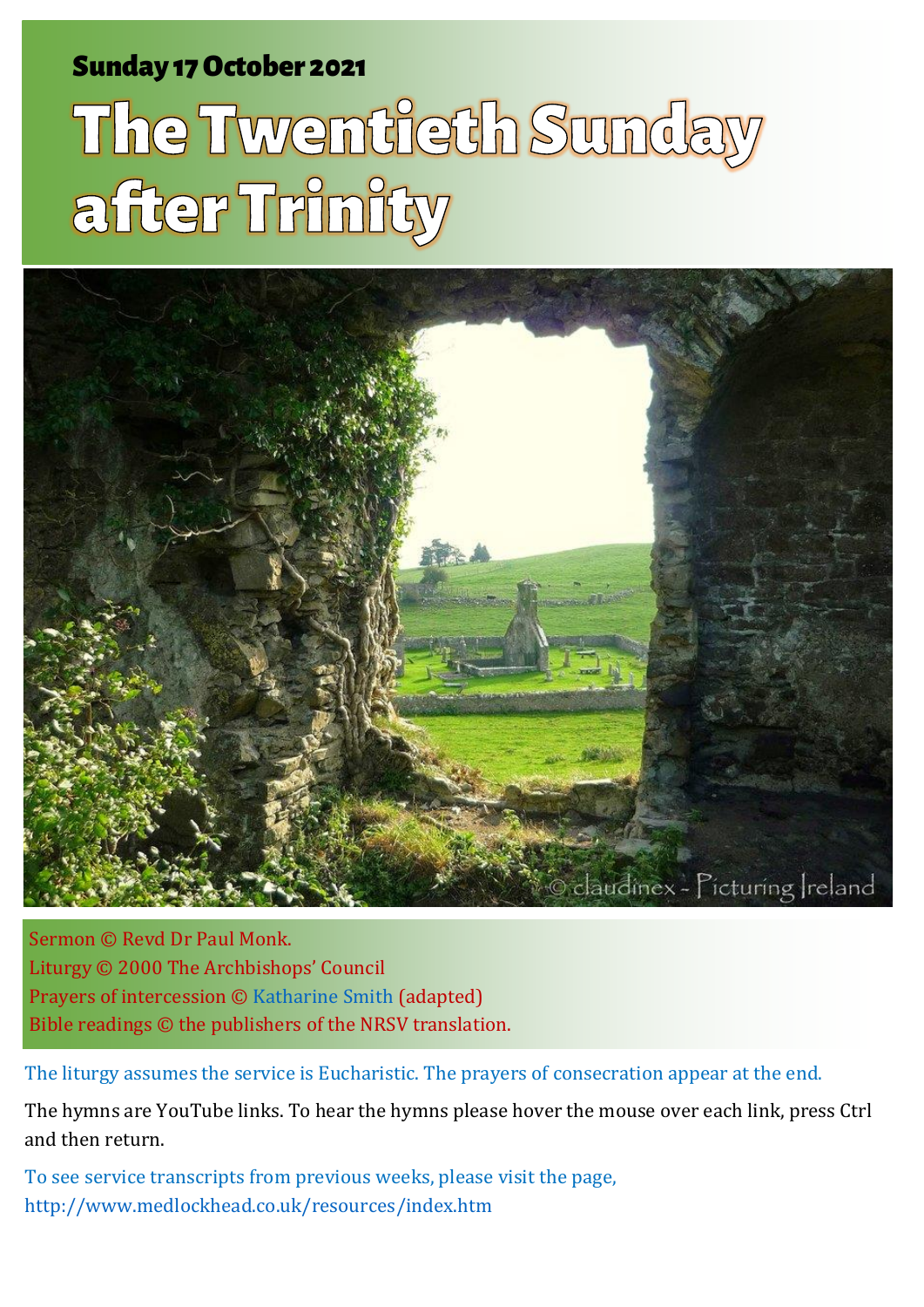#### **Introduction and welcome**

|                          | HYMN 1 Take my life and let it be (please click on this link to hear the hymn) |
|--------------------------|--------------------------------------------------------------------------------|
| <b>Blessèd assurance</b> | (please click on this link to hear the hymn)                                   |

#### **The Welcome**

In the name of the Father, and of the Son, and of the Holy Spirit

All **Amen.**

The Lord be with you

All **And also with you.**

#### **The Preparation**

All **Almighty God,**

**to whom all hearts are open, all desires known, and from whom no secrets are hidden: cleanse the thoughts of our hearts by the inspiration of your Holy Spirit, that we may perfectly love you, and worthily magnify your holy name; through Christ our Lord. Amen.**

Our Lord Jesus Christ said: The first commandment is this: 'Hear, O Israel, the Lord our God is the only Lord. You shall love the Lord your God with all your heart, with all your soul, with all your mind, and with all your strength.'

And the second is this: 'Love your neighbour as yourself.' There is no other commandment greater than these. On these two commandments hang all the law and the prophets.

#### All **Amen. Lord, have mercy.**

God so loved the world that he gave his only Son Jesus Christ to save us from our sins, to be our advocate in heaven, and to bring us to eternal life. Therefore, let us confess our sins in penitence and faith, firmly resolved to keep God's commandments and to live in love and peace with all.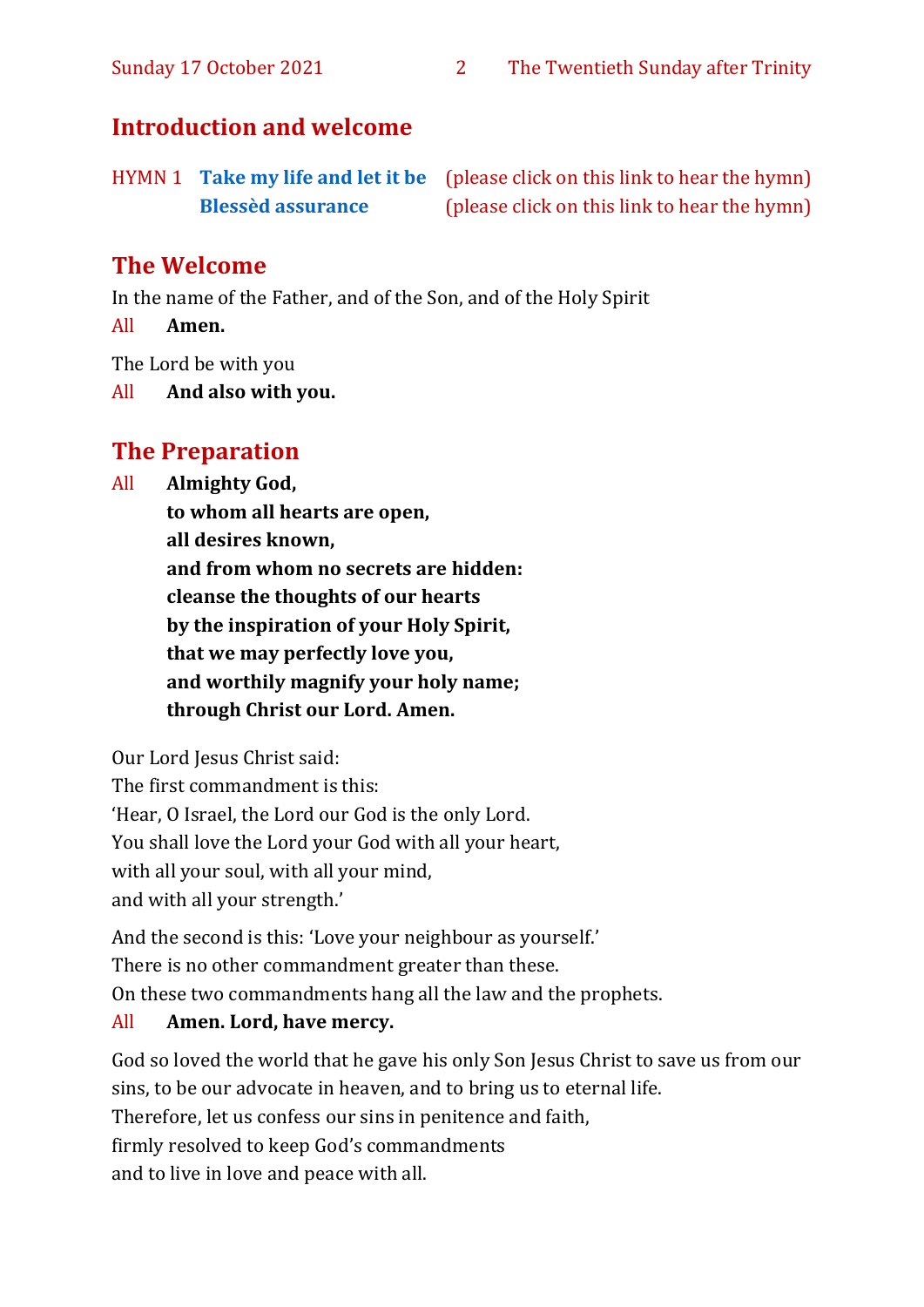All **Almighty God, our heavenly Father, we have sinned against you and against our neighbour in thought and word and deed, through negligence, through weakness, through our own deliberate fault. We are truly sorry and repent of all our sins. For the sake of your Son Jesus Christ, who died for us, forgive us all that is past and grant that we may serve you in newness of life to the glory of your name. Amen.**

Almighty God,

who forgives all who truly repent, have mercy upon you, pardon and deliver you from all your sins, confirm and strengthen you in all goodness, and keep you in life eternal; through Jesus Christ our Lord. All **Amen.**

#### **The Gloria**

This Gloria is sung to the tune of 'Cwm Rhondda'. Click **[here](about:blank)** for the tune.

All **Glory be to God in Heaven, Songs of joy and peace we bring, Thankful hearts and voices raising, To creation's Lord we sing. Lord we thank you, Lord we praise you, Glory be to God our King: Glory be to God our King. Lamb of God, who on our shoulders, Bore the load of this world's sin; Only Son of God the Father, You have brought us peace within. Lord, have mercy, Christ have mercy,**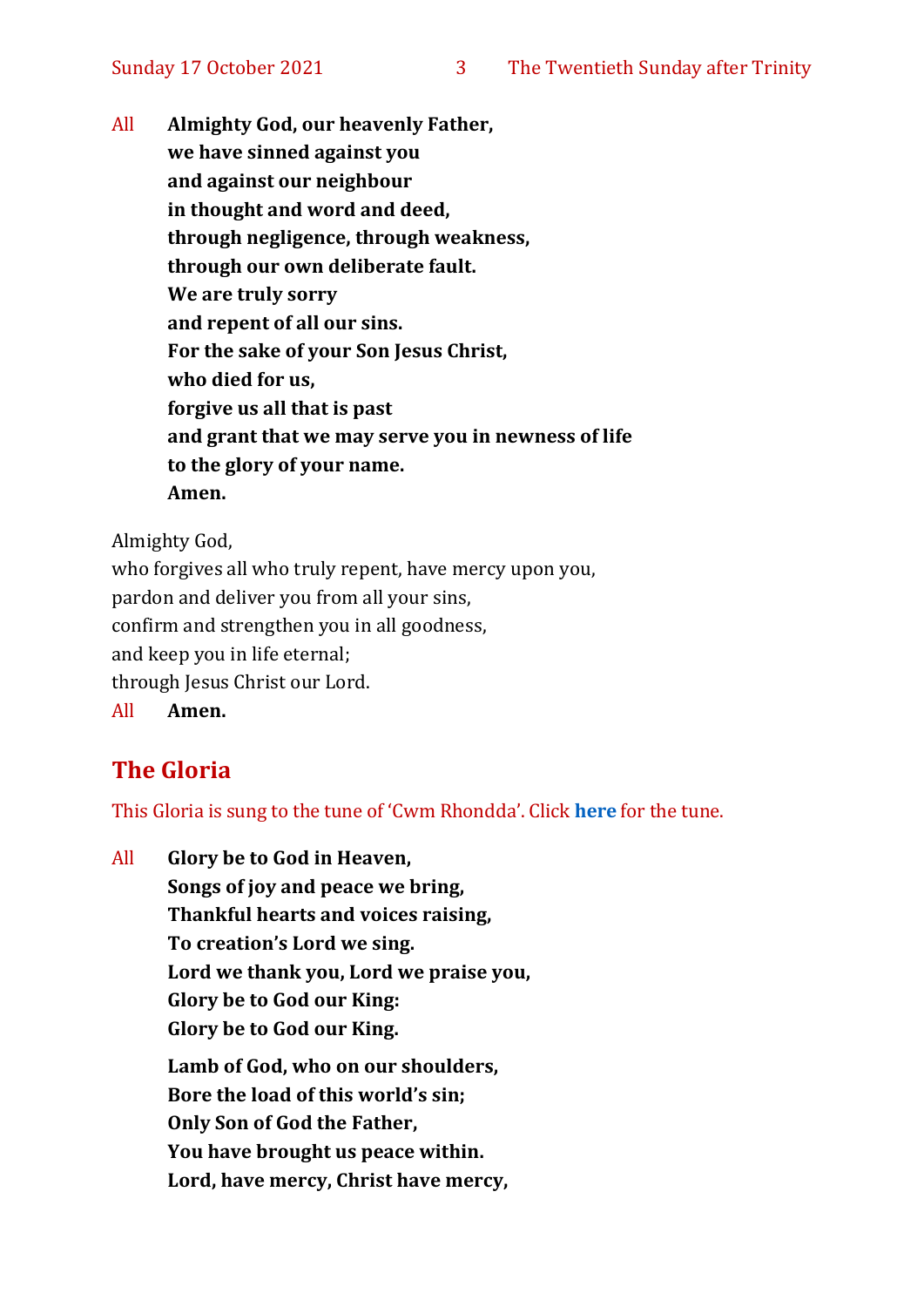**Now your glorious reign begin: Now your glorious reign begin.**

**You O Son of God are Holy, You we praise with one accord. None in heav'n or earth is like you, Only you are Christ the Lord. With the Father and the Spirit, Ever worshipped and adored: Ever worshipped and adored.**

#### **The Collect for the Twentieth Sunday after Trinity**

God, our light and our salvation: illuminate our lives, that we may see your goodness in the land of the living, and looking on your beauty may be changed into the likeness of Jesus Christ our Lord. All **Amen.**

#### **First reading**

A reading from the Book of the Prophet Isaiah

Surely he has borne our infirmities and carried our diseases; yet we accounted him stricken, struck down by God, and afflicted. But he was wounded for our transgressions, crushed for our iniquities; upon him was the punishment that made us whole, and by his bruises we are healed. All we like sheep have gone astray; we have all turned to our own way, and the Lord has laid on him the iniquity of us all. He was oppressed, and he was afflicted, yet he did not open his mouth; like a lamb that is led to the slaughter, and like a sheep that before its shearers is silent, so he did not open his mouth. By a perversion of justice he was taken away. Who could have imagined his future? For he was cut off from the land of the living, stricken for the transgression of my people. They made his grave with the wicked and his tomb with the rich, although he had done no violence, and there was no deceit in his mouth.

Yet it was the will of the Lord to crush him with pain. When you make his life an offering for sin, he shall see his offspring, and shall prolong his days; through him the will of the Lord shall prosper. Out of his anguish he shall see light; he shall find satisfaction through his knowledge. The righteous one, my servant, shall make many righteous, and he shall bear their iniquities. Therefore I will allot him a portion with the great, and he shall divide the spoil with the strong; because he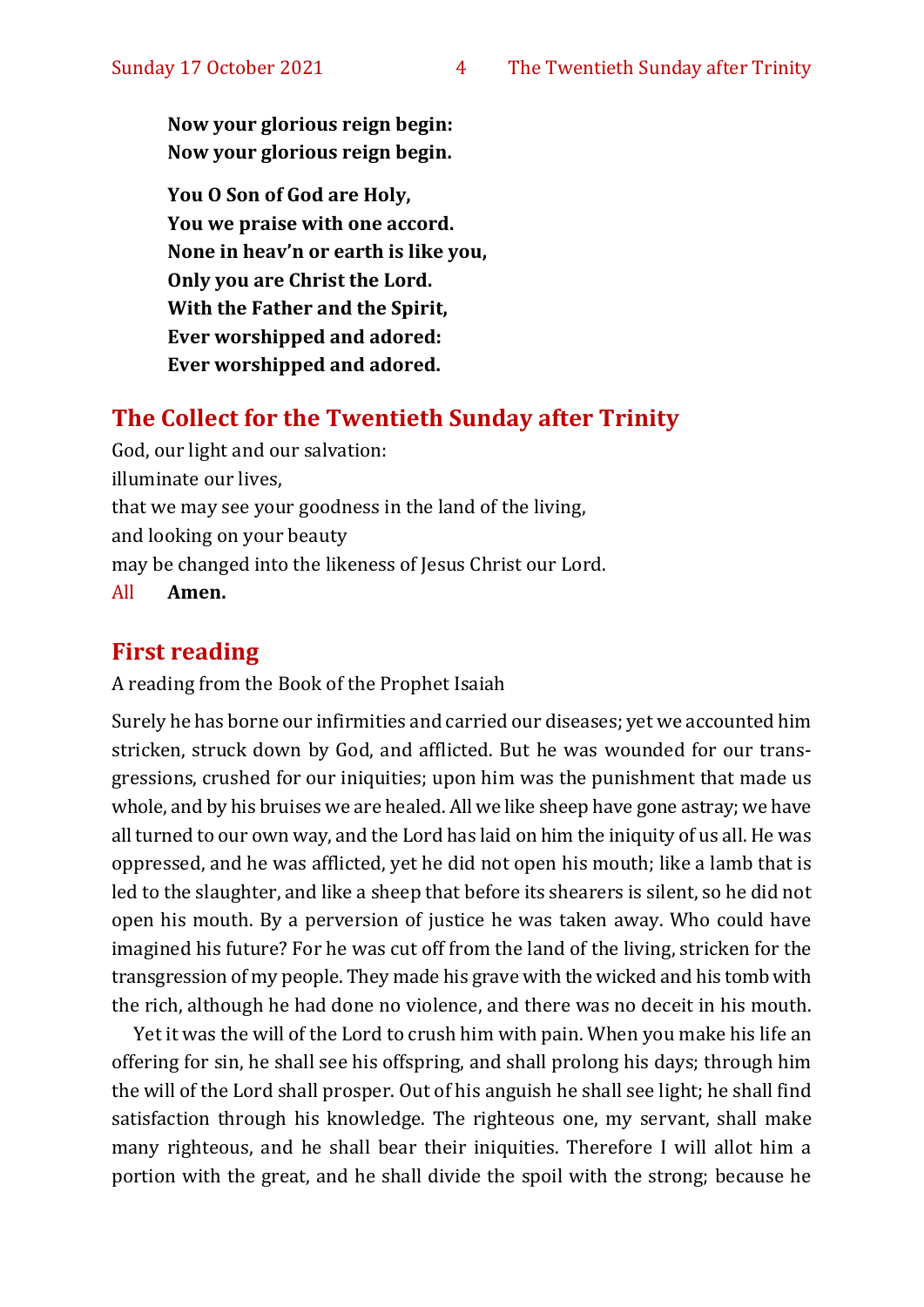poured out himself to death, and was numbered with the transgressors; yet he bore the sin of many, and made intercession for the transgressors. *Isaiah 53:4–end*

This is the Word of the Lord

All **Thanks be to God.**

#### **Second reading**

A reading from the Letter to the Hebrews

Every high priest chosen from among mortals is put in charge of things pertaining to God on their behalf, to offer gifts and sacrifices for sins. He is able to deal gently with the ignorant and wayward, since he himself is subject to weakness; and because of this he must offer sacrifice for his own sins as well as for those of the people. And one does not presume to take this honour, but takes it only when called by God, just as Aaron was. So also Christ did not glorify himself in becoming a high priest, but was appointed by the one who said to him, 'You are my Son, today I have begotten you'; as he says also in another place, 'You are a priest forever, according to the order of Melchizedek.' In the days of his flesh, Jesus offered up prayers and supplications, with loud cries and tears, to the one who was able to save him from death, and he was heard because of his reverent submission. Although he was a Son, he learned obedience through what he suffered; and having been made perfect, he became the source of eternal salvation for all who obey him, having been designated by God a high priest according to the order of Melchizedek.

#### *Hebrews 5:1–10*

This is the Word of the Lord

All **Thanks be to God.**

HYMN 2 **[Glorify your name](https://www.youtube.com/watch?v=nJ-lPtTR1nk)** (instrumental) (click on this link to hear the hymn)

### **Gospel reading**

Hear the Gospel of our Lord Jesus Christ according to Mark

#### All **Glory to you O Lord.**

James and John, the sons of Zebedee, came forward to Jesus and said to him, 'Teacher, we want you to do for us whatever we ask of you.' And he said to them, 'What is it you want me to do for you?' And they said to him, 'Grant us to sit, one at your right hand and one at your left, in your glory.' But Jesus said to them, 'You do not know what you are asking. Are you able to drink the cup that I drink, or be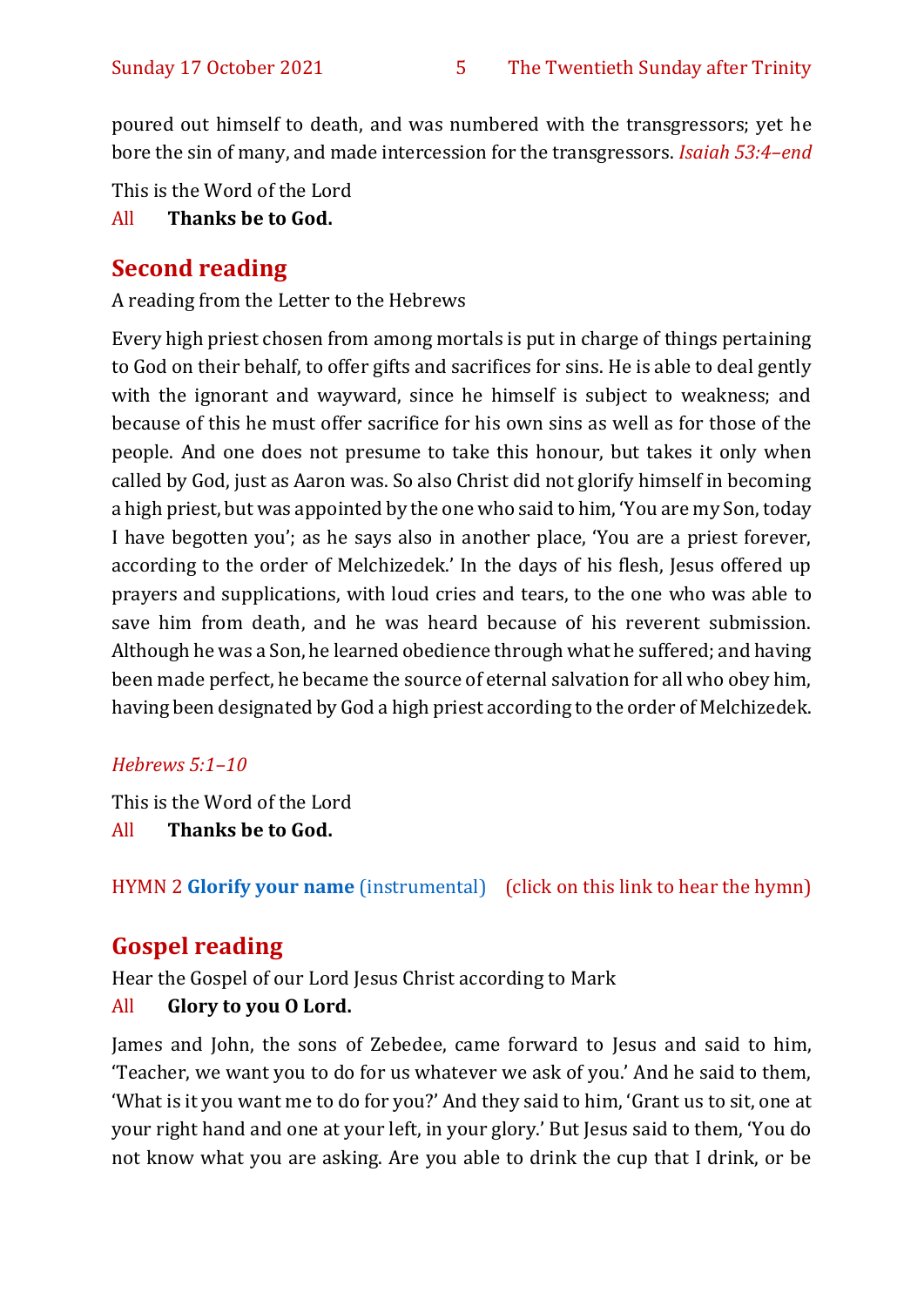baptised with the baptism that I am baptised with?' They replied, 'We are able.' Then Jesus said to them, 'The cup that I drink you will drink; and with the baptism with which I am baptised, you will be baptised; but to sit at my right hand or at my left is not mine to grant, but it is for those for whom it has been prepared.'

When the ten heard this, they began to be angry with James and John. So Jesus called them and said to them, 'You know that among the Gentiles those whom they recognise as their rulers lord it over them, and their great ones are tyrants over them. But it is not so among you; but whoever wishes to become great among you must be your servant, and whoever wishes to be first among you must be slave of all. For the Son of Man came not to be served but to serve, and to give his life a ransom for many.' *Mark 10:35–45*

This is the Gospel of the Lord

#### All **Praise to you O Christ.**

#### **Sermon**

The Church often describes the long season of Trinity as a catechism and uses it to teach the faith. It starts with Trinity Sunday itself, when we explore the nature of God Himself—the reason for the season. This syllabus of faith traverses all the major themes of faith such as prayer and sacrament; sin, forgiveness and atonement; the Church and the Body, … , it's a long and comprehensive list. Today, as we near its end, we explore misconceptions about gaining an eternal afterlife with God.

The first reading comes from Isaiah, which gives one of the Bible's most explicit descriptions of atonement: Jesus removes our sins by taking them into himself. He did so as an act of love, and he did so to unite earth with heaven, the physical with the spiritual. Next, in the second reading, from Hebrews, we look at the way a priest again seeks to unite earth and heaven. This reading describes human responses defined in terms of prayer and sacrament. Think of a Venn diagram with intersecting circles: this time human actions control the encounter. Our own spiritual activities can create a small volume in which Heaven and earth superimpose and redemption can occur. These readings are sequential and so are these ideas: we draw near to God in prayer and sacrament Jesus first atoned for us.

Today's third reading, the Gospel, is a little different. The first reading describes God taking the initiative when (through Jesus) Heaven comes down to earth. He transcends a barrier; in the second reading it's a human who leads the work of taking earth up toward heaven; and does so by creating a sacred space. But the Gospel describes an attempt to take Heaven by force, by human effort, by guile. Two disciples want a place in Heaven and they think its theirs by right. They do not appreciate the effort needed to remove the barrier caused by human sin, nor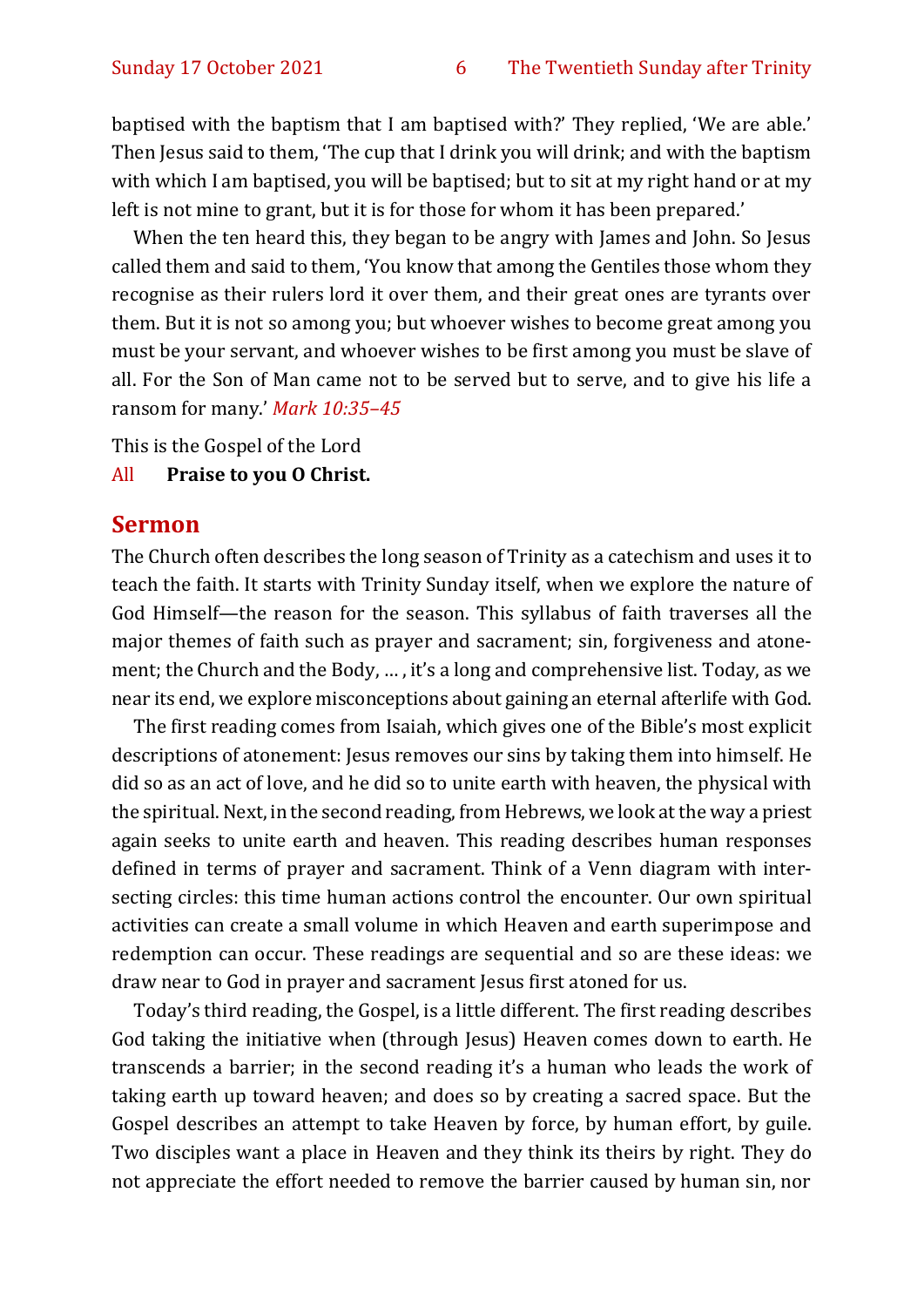are they willing to expend the effort for sanctification, of making a human soul holy. Remember, as it says later in Hebrews, 'Without holiness no one can see the Lord.'

It's helpful to note Jesus' response. He tells them off because they've not understood him. In today's parlance, they don't 'get it.' While he first says 'no', he then relents insofar as he tells the errant disciples how to get into Heaven. It starts with baptism, which involves of course the gift of the Holy Spirit. The Spirit then resides in that human soul and directs it and impels it Godward and therefore heavenward. Jesus then talks of a cup that we drink which, incidentally, is not a reference to the sacrament of Holy Communion but an allusion to Old Testament ideas of selfemptying, of putting self to one side so we can accommodate more and more of God.

Taken together then, Jesus is restating the idea that we reach Heaven by letting God increase at our expense. He is rephrasing the parable of the grain of wheat that falls to the ground and dies before it can bear fruit. He is talking the language of taking up our cross. As an anonymous saint is quoted as saying in one of the world's oldest monasteries, 'If you die before you die, you won't die when you die.'

It's time to go back to the beginning. Jesus says that we can't simply claim a place in Heaven. There's no such thing as eternal life by right. How then *can* we be saved? Today's three readings capture the creative tension of being saved through the Cross while still needing to live the faith. Isaiah reminds us that *we have been saved* because Jesus took our sins once and for all. Hebrews reminds us that *we are being saved* through actions of faith like prayer, taking the sacraments, and a lived Christlikeness. And the Gospel tells us *we will be saved* at life's end through the disciplines of denying self to accommodate more and more of God. I am saved; I am being saved, in order that I can one day be saved.

So let's live the life. Let's go for it. Let's aim for Heaven—all of us.

#### **The Creed**

Do you believe and trust in God the Father, the source of all being and life, the one for whom we exist?

All **We believe and trust in him.**

Do you believe and trust in God the Son, who took our human nature, died for us and rose again?

#### All **We believe and trust in him.**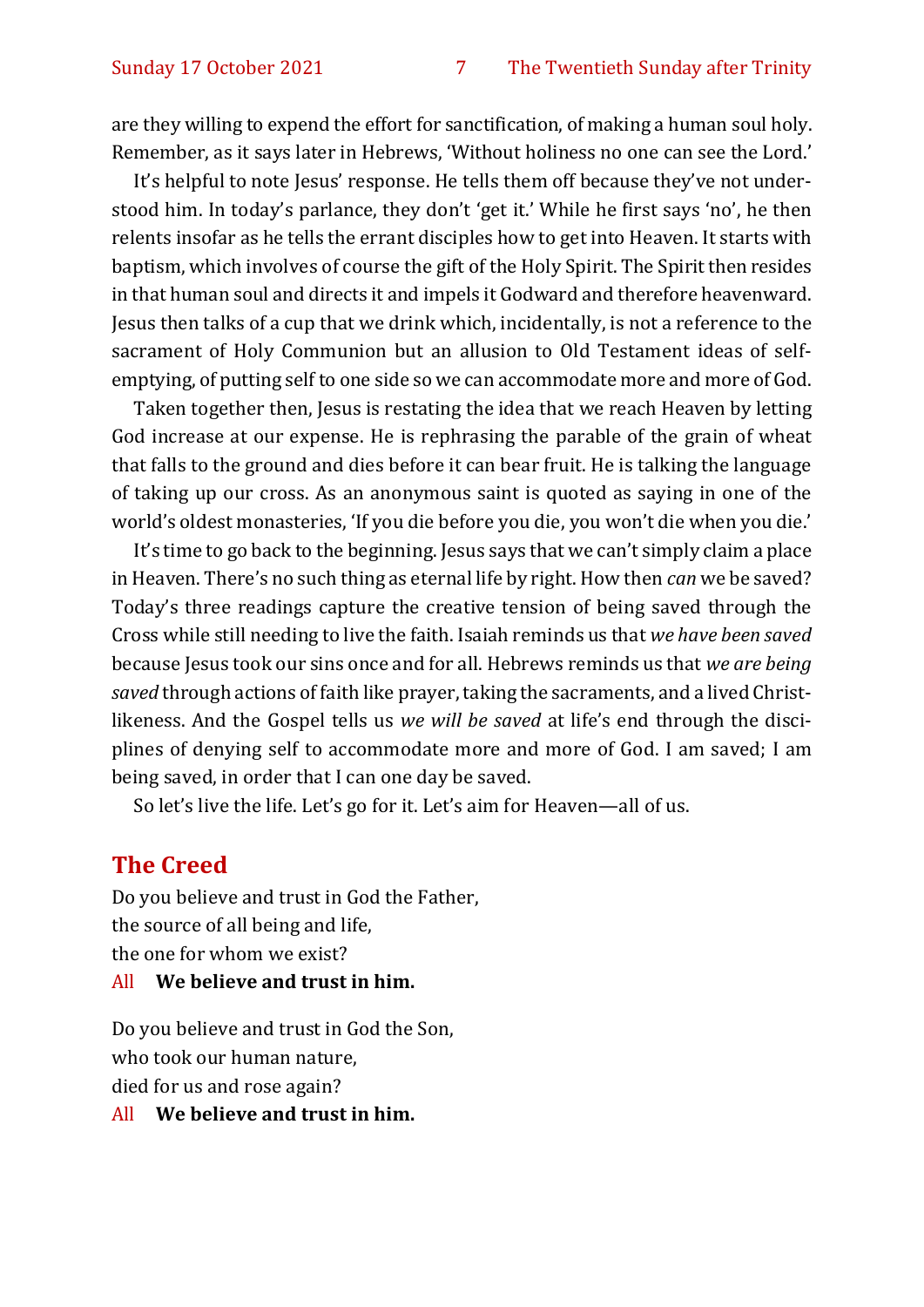Do you believe and trust in God the Holy Spirit, who gives life to the people of God and makes Christ known in the world?

#### All **We believe and trust in him.**

This is the faith of the Church.

All **This is our faith. We believe and trust in one God, Father, Son and Holy Spirit. Amen.**

#### **Prayers of intercession**

We pray for all who are disciples of Jesus today. We pray that God's Holy Spirit will pour into our hearts a love for others that transcends human pride, ambition and selfishness. Help us be true to the example of selfless giving and service shown by Jesus who sought always to heal and restore the broken people of our world. Lord, hear us.

#### All **Lord, graciously hear us.**

We pray for the places in this world torn apart by greed, illness, war and terrorism. We pray that where power is used to oppress and control, God's Holy Spirit will redeem that power to bring freedom to captives and justice for the downtrodden. Lord, hear us.

#### All **Lord, graciously hear us.**

We pray for our families and friends, our colleagues and neighbours. We pray that in loving and serving those around us we may be working with God to make the kingdom of heaven a reality in this community.

Lord, hear us.

#### All **Lord, graciously hear us.**

We pray for all who bear the burdens of pain, bereavement, anxiety and need. We pray that they may have an awareness of God bearing those burdens with them and always working towards their healing and wholeness.

Lord, hear us.

#### All **Lord, graciously hear us.**

Heavenly Father we thank you that you are always ready to hear our prayers and to respond to them in ways that sometimes we cannot imagine. We offer ourselves to be part of your response through your Son, Jesus Christ our Lord and Saviour who gave himself in love to serve and redeem us.

#### All **Amen.**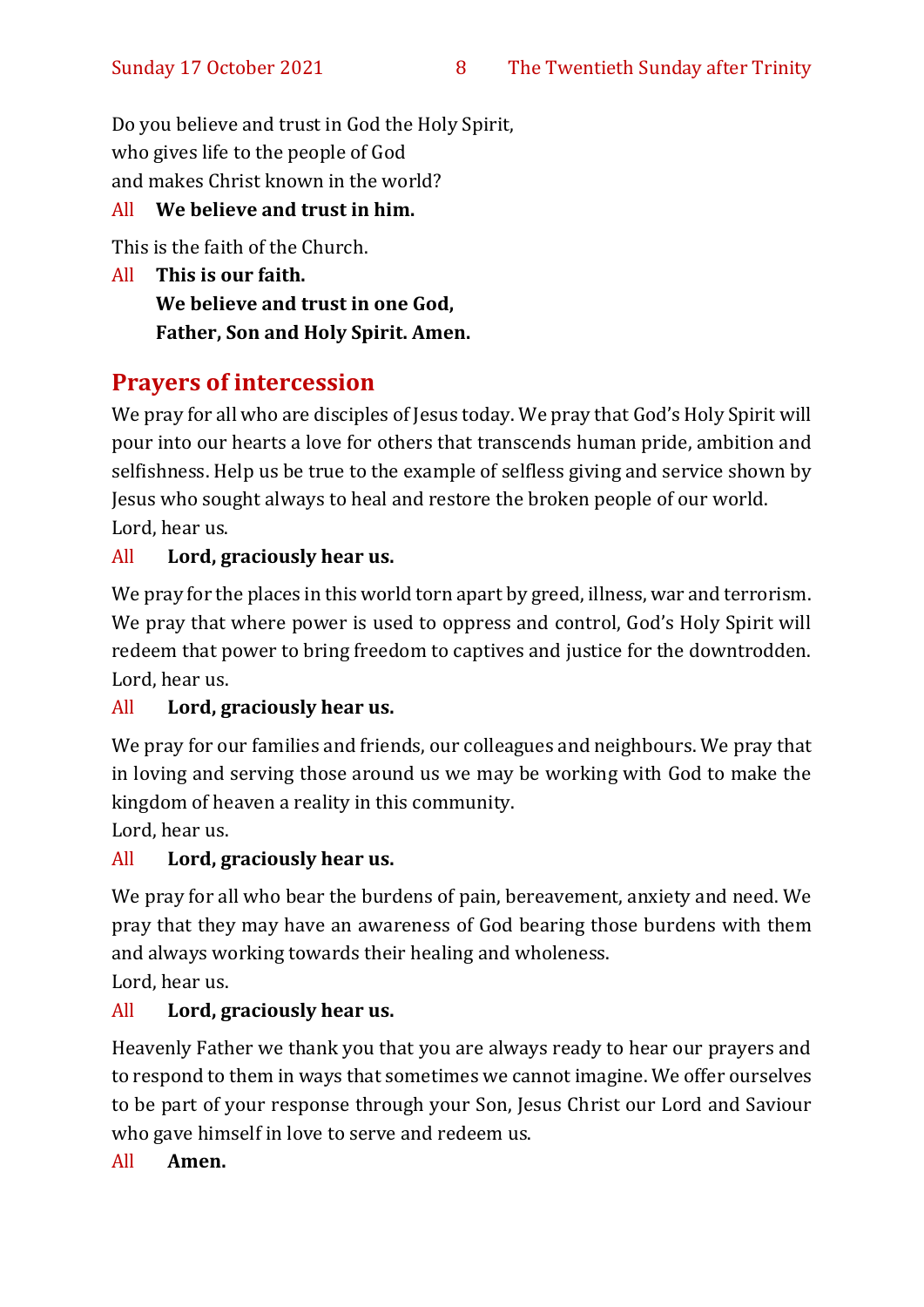Merciful Father,

All **accept these prayers for the sake of your Son, our Saviour Jesus Christ. Amen.**

#### **The peace**

Peace to you from God our heavenly Father. Peace from his Son Jesus Christ who is our peace. Peace from the Holy Spirit, the Life-giver

The peace of the Lord be always with you,

All **And also with you.**

HYMN 3 **[Holiness is your life in me](https://www.youtube.com/watch?v=vJDEgUks4ZI)** (please click on this link to hear the hymn)

The liturgy of the Communion Service appears below

# The Dismissal

The peace of God which passes all understanding, keep your hearts and minds in the knowledge and love of God, and of his Son Jesus Christ our Lord; and the blessing and the blessing of God almighty, the Father, the Son, and the Holy Spirit, be among you and remain with you always. and the blessing of God the Almighty: Father, Son, and Holy Spirit, be with you now and remain with you always. All **Amen.**

HYMN 4 **[Just as I am](https://www.youtube.com/watch?v=6tdmQh-MIIA)** (please click on this link to hear the hymn)

Go in peace to love and serve the Lord.

All **In the name of Christ. Amen.**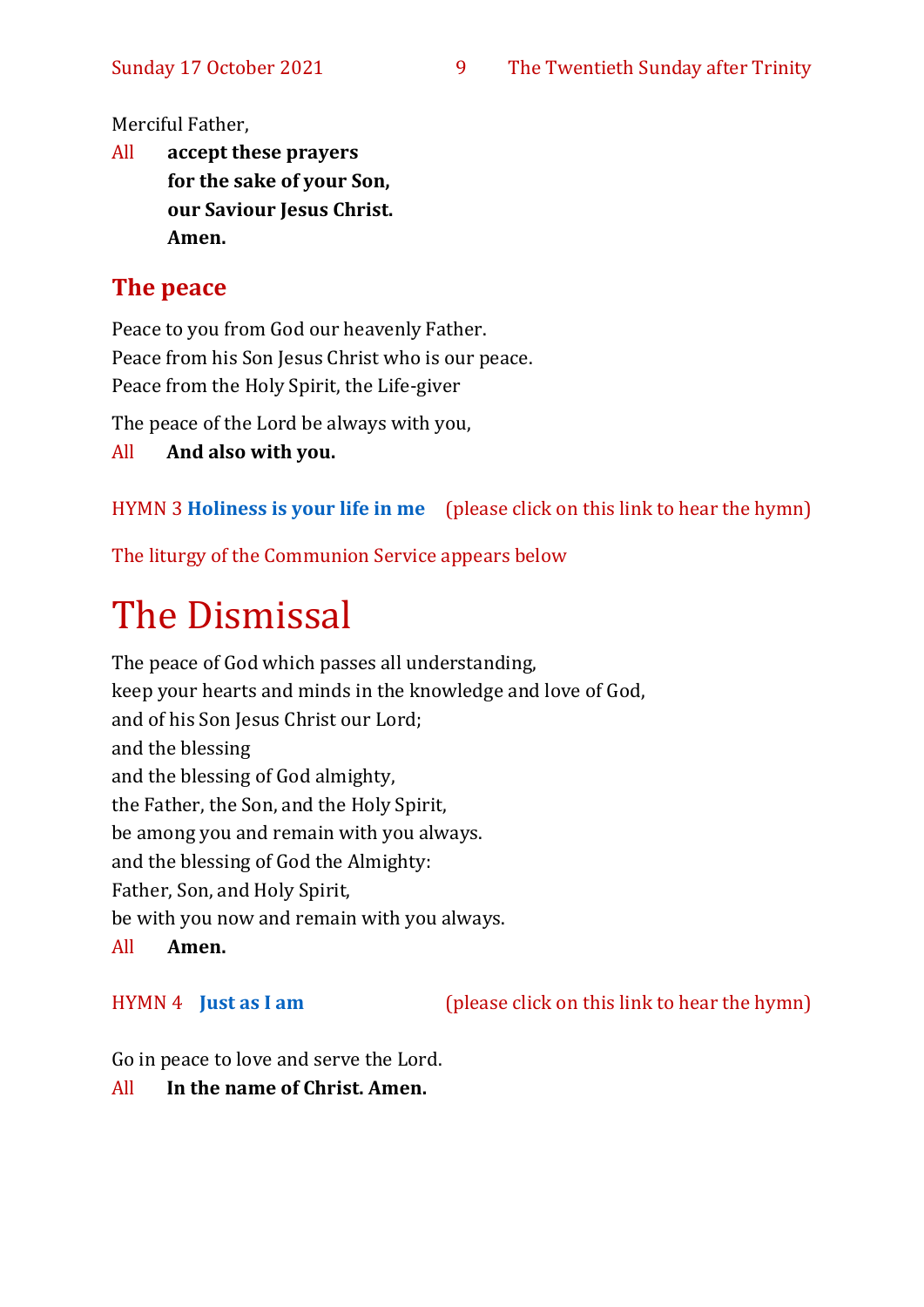## The Liturgy of the Sacrament

#### Eucharistic Prayer (prayer E)

The Lord be with you

#### All **and also with you.**

Lift up your hearts.

#### All **We lift them to the Lord.**

Let us give thanks to the Lord our God.

#### All **It is right to give thanks and praise.**

Father, you made the world and love your creation. You gave your Son Jesus Christ to be our Saviour. His dying and rising have set us free from sin and death. And so we gladly thank you, with saints and angels praising you, and saying,

All **Holy, holy, holy Lord, God of power and might, heaven and earth are full of your glory. Hosanna in the highest. Blessed is he who comes in the name of the Lord. Hosanna in the highest.**

We praise and bless you, loving Father, through Jesus Christ, our Lord; and as we obey his command, send your Holy Spirit, that broken bread and wine outpoured may be for us the body and blood of your dear Son.

On the night before he died he had supper with his friends and, taking bread, he praised you. He broke the bread, gave it to them and said: Take, eat; this is my body which is given for you; do this in remembrance of me.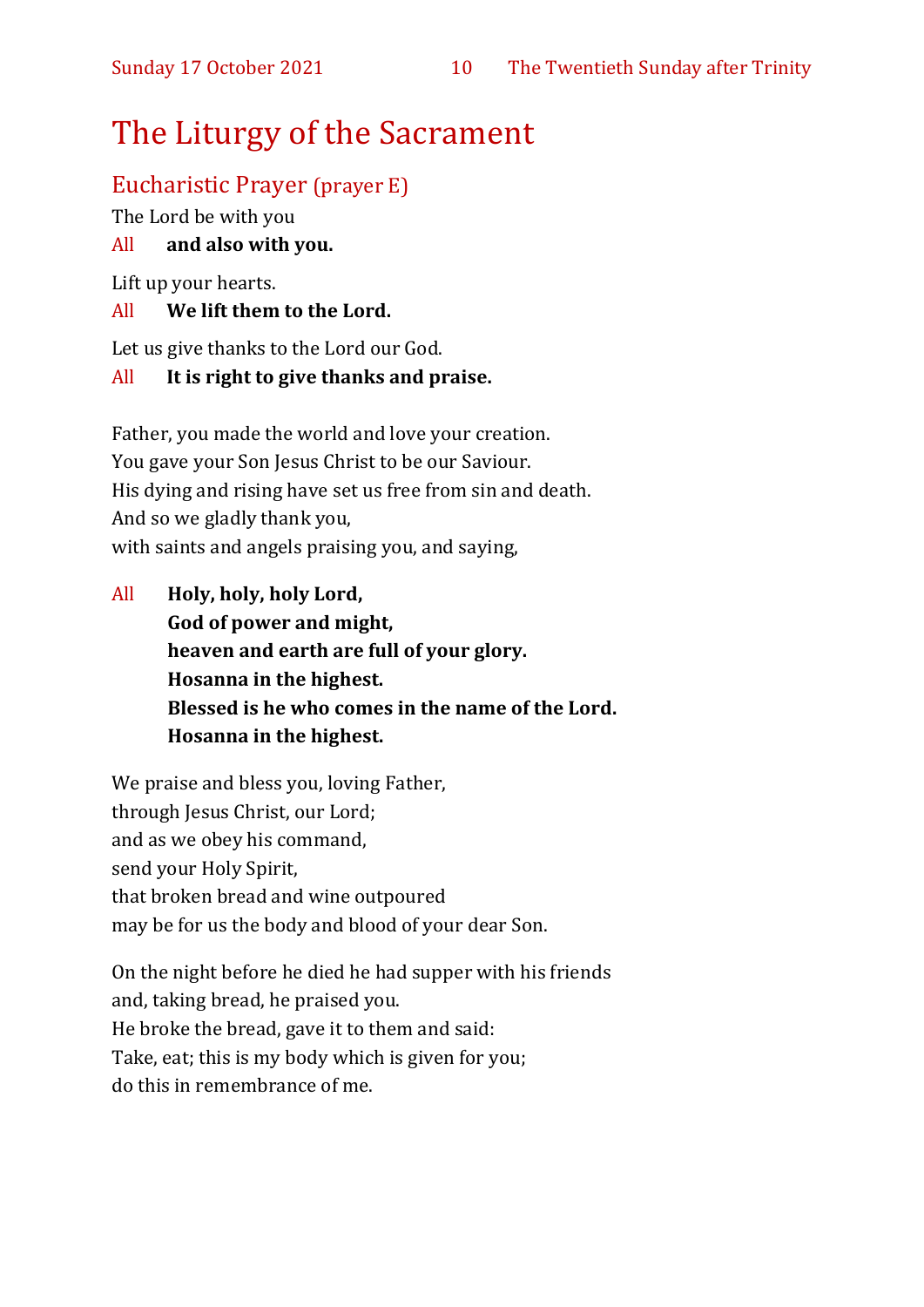When supper was ended he took the cup of wine. Again he praised you, gave it to them and said: Drink this, all of you; this is my blood of the new covenant, which is shed for you and for many for the forgiveness of sins. Do this, as often as you drink it, in remembrance of me.

So, Father, we remember all that Jesus did, in him we plead with confidence his sacrifice made once for all upon the cross.

Bringing before you the bread of life and cup of salvation, we proclaim his death and resurrection until he comes in glory.

Great is the mystery of faith:

#### All **Christ has died. Christ is risen. Christ will come again.**

Lord of all life, help us to work together for that day when your kingdom comes and justice and mercy will be seen in all the earth.

Look with favour on your people, gather us in your loving arms and bring us with all the saints to feast at your table in heaven.

Through Christ, and with Christ, and in Christ, in the unity of the Holy Spirit, all honour and glory are yours, O loving Father, for ever and ever.

All **Amen.**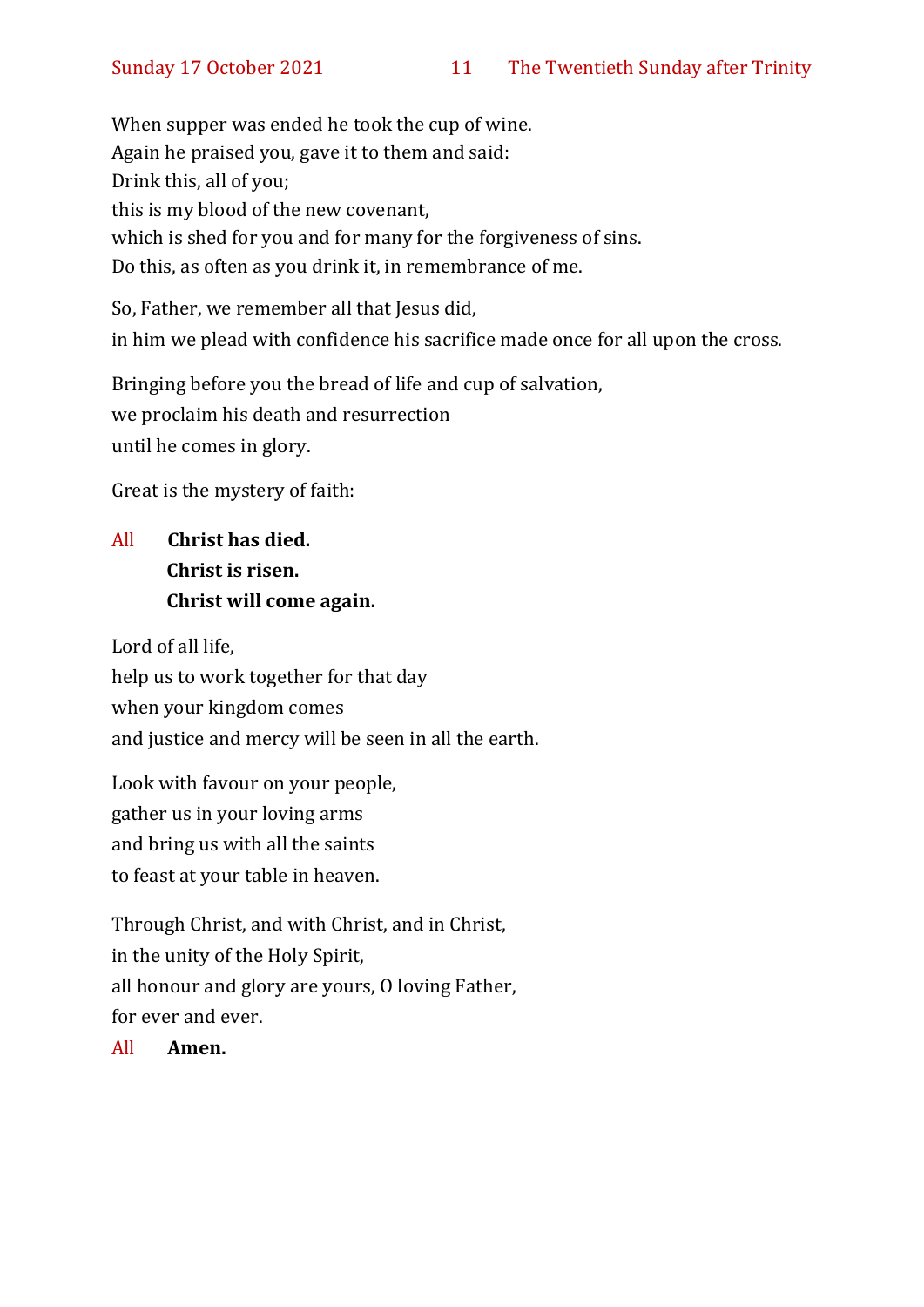#### The Lord's Prayer

As our Saviour taught us, so we pray

All **Our Father in heaven, hallowed be your name, your kingdom come, your will be done, on earth as in heaven. Give us today our daily bread. Forgive us our sins as we forgive those who sin against us. Lead us not into temptation but deliver us from evil. For the kingdom, the power,** 

**and the glory are yours now and for ever. Amen.**

#### Breaking of the Bread

We break this bread to share in the body of Christ.

- All **Though we are many, we are one body, because we all share in one bread.**
- All **Lamb of God,**

**you take away the sin of the world, have mercy on us.**

**Lamb of God, you take away the sin of the world, have mercy on us.**

**Lamb of God, you take away the sin of the world, grant us peace.**

Draw near with faith. Receive the body of our Lord Jesus Christ which he gave for you, and his blood which he shed for you. Eat and drink in remembrance that he died for you, and feed on him in your hearts by faith with thanksgiving.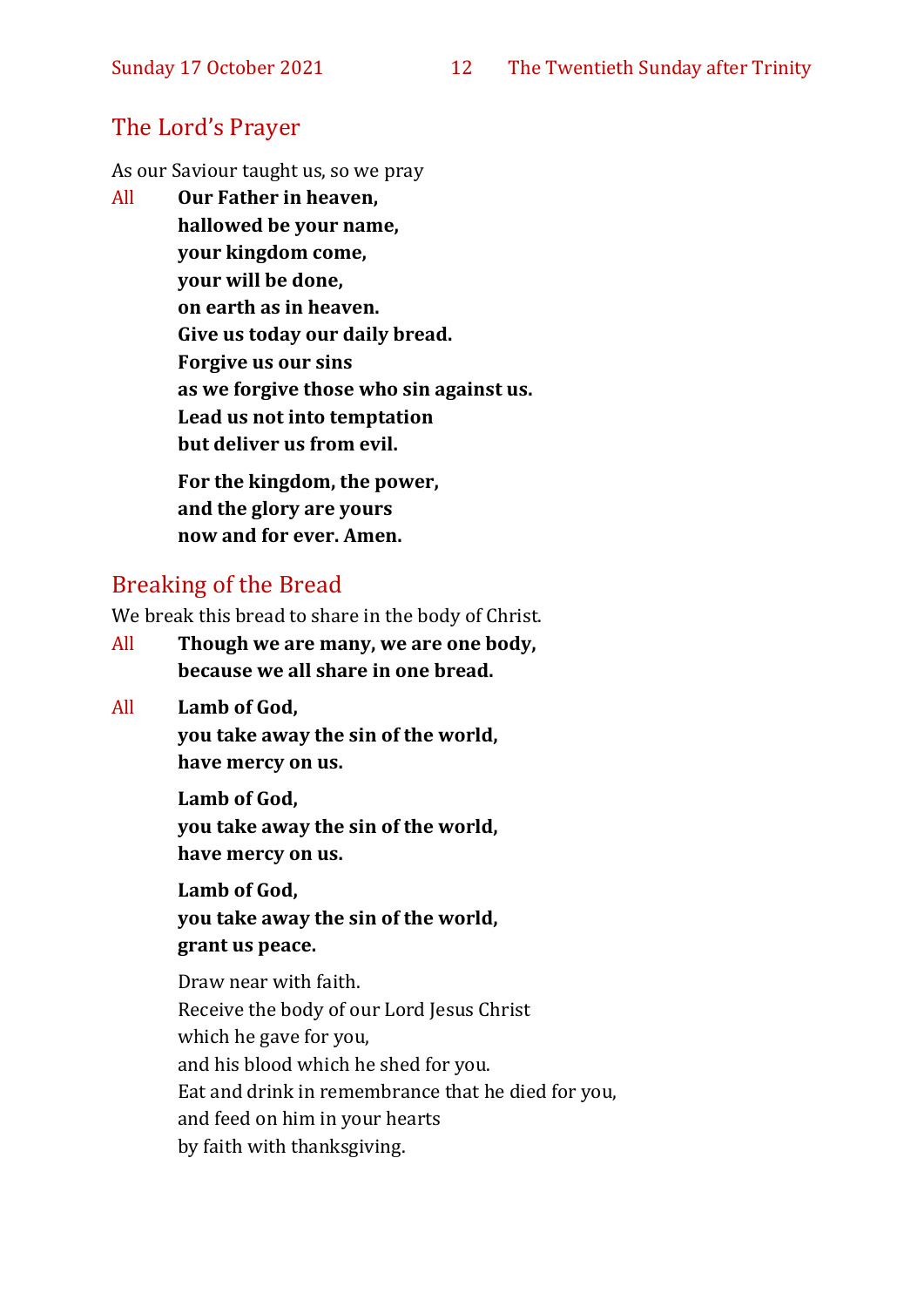All **We do not presume to come to this your table, merciful Lord, trusting in our own righteousness, but in your manifold and great mercies. We are not worthy so much as to gather up the crumbs under your table. But you are the same Lord whose nature is always to have mercy. Grant us therefore, gracious Lord, so to eat the flesh of your dear Son Jesus Christ and to drink his blood, that our sinful bodies may be made clean by his body and our souls washed through his most precious blood, and that we may evermore dwell in him, and he in us. Amen.**

#### Communion is distributed.

#### **Prayer after Communion**

God our Father, whose Son, the light unfailing, has come from heaven to deliver the world from the darkness of ignorance: let these holy mysteries open the eyes of our understanding that we may know the way of life, and walk in it without stumbling; through Jesus Christ our Lord.

All **Amen**

All **Almighty God,**

**we thank you for feeding us with the body and blood of your Son Jesus Christ. Through him we offer you our souls and bodies to be a living sacrifice. Send us out in the power of your Spirit to live and work**